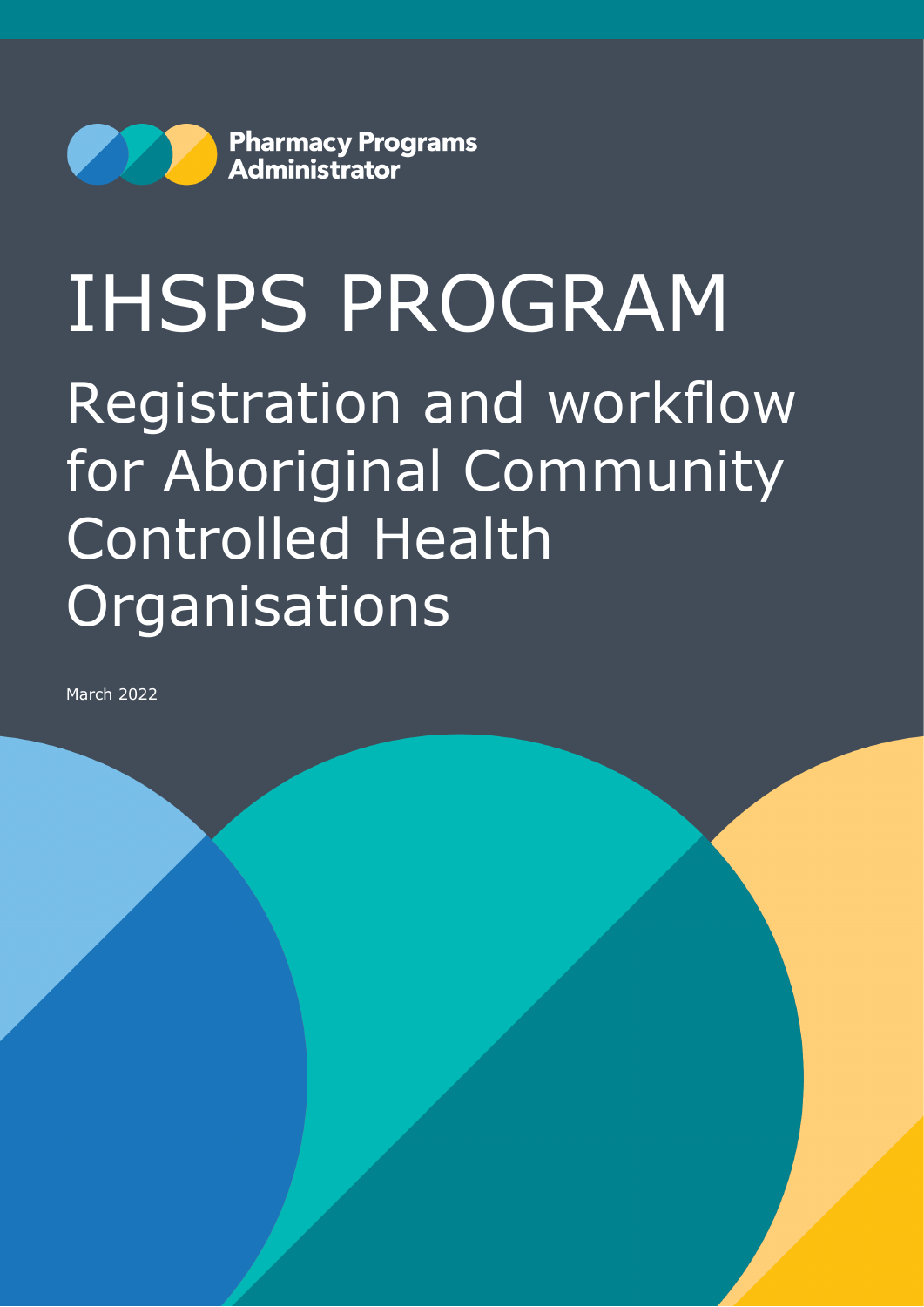

#### **INDIGENOUS HEALTH SERVICES PHARMACY SUPPORT PROGRAM - ACCHOS**

# **INTRODUCTION**

**The Indigenous Health Services Pharmacy Support (IHSPS) Program is funded under the Seventh Community Pharmacy Agreement (7CPA) to support quality use of medicines (QUM) services and aims to reduce adverse events and associated hospital admissions or medical presentations.** 

This document outlines instructions specific to Aboriginal Community Controlled Health Organisations (ACCHO). This document must be read in conjunction with the IHSPS Program Rules and the Pharmacy Programs Administrator (PPA) General Terms and Conditions (General Terms). Definitions in the General Terms apply to these Program Rules. Definitions in the General Terms of the Program Rules apply to this document.

## **1. Annual Registration**

To participate, **all** ACCHOs are required to register for the IHSPS Program annually. The registration form requires authorisation by the organisation's Chief Executive Officer (CEO), or equivalent.

All ACCHOs who have participated in the most recent IHSPS Program cycle will receive an invitation to register to the program via email.

If your ACCHO has not participated in the most recent IHSPS Program cycle and would like to register, please contact the PPA Support Centre on **1800 951 285** and kindly request a registration link be generated for you.

## **2. Annual Declaration**

Once funding has been allocated, if you have chosen not to delegate authority to a Service Provider, you will be asked to make a declaration and provide relevant information to allow the PPA to register you as a Service Provider on the PPA Portal to receive funds. This should be submitted at the same time as your Work Plan. This is repeated annually to ensure all details are correct.

#### **3. Annual Work Plan Development and Submission**

ACCHOs **who have not delegated authority to a Service Provider to act on their behalf** will be required to develop an Annual Work Plan which involves distributing the annual budget across the 'Support Activities' outlined in the Program Rules.

Upon completion, the Annual Work Plan must be submitted via email to NACCHO [<qum@naccho.org.au>](mailto:qum@naccho.org.au) for review and subsequent approval by the Department.

If approved, you will receive an email from NACCHO confirming acceptance of your Annual Work Plan.

## **4. Progress Report Submission**

Participating ACCHOs **who have not delegated authority to a Service Provider to act on their behalf** will be required to provide six-monthly Progress Reports including progress and financial reporting, where appropriate, against the Annual Work Plan.

Progress Reports must be sent via email to NACCHO [<qum@naccho.org.au>](mailto:qum@naccho.org.au)

**Where any of the required documents are not submitted by the due date as outlined in the Program Rules, the Program Participant will forfeit the deliverable payment and not be eligible to participate in the remainder of the program cycle, unless there are exceptional circumstances.**